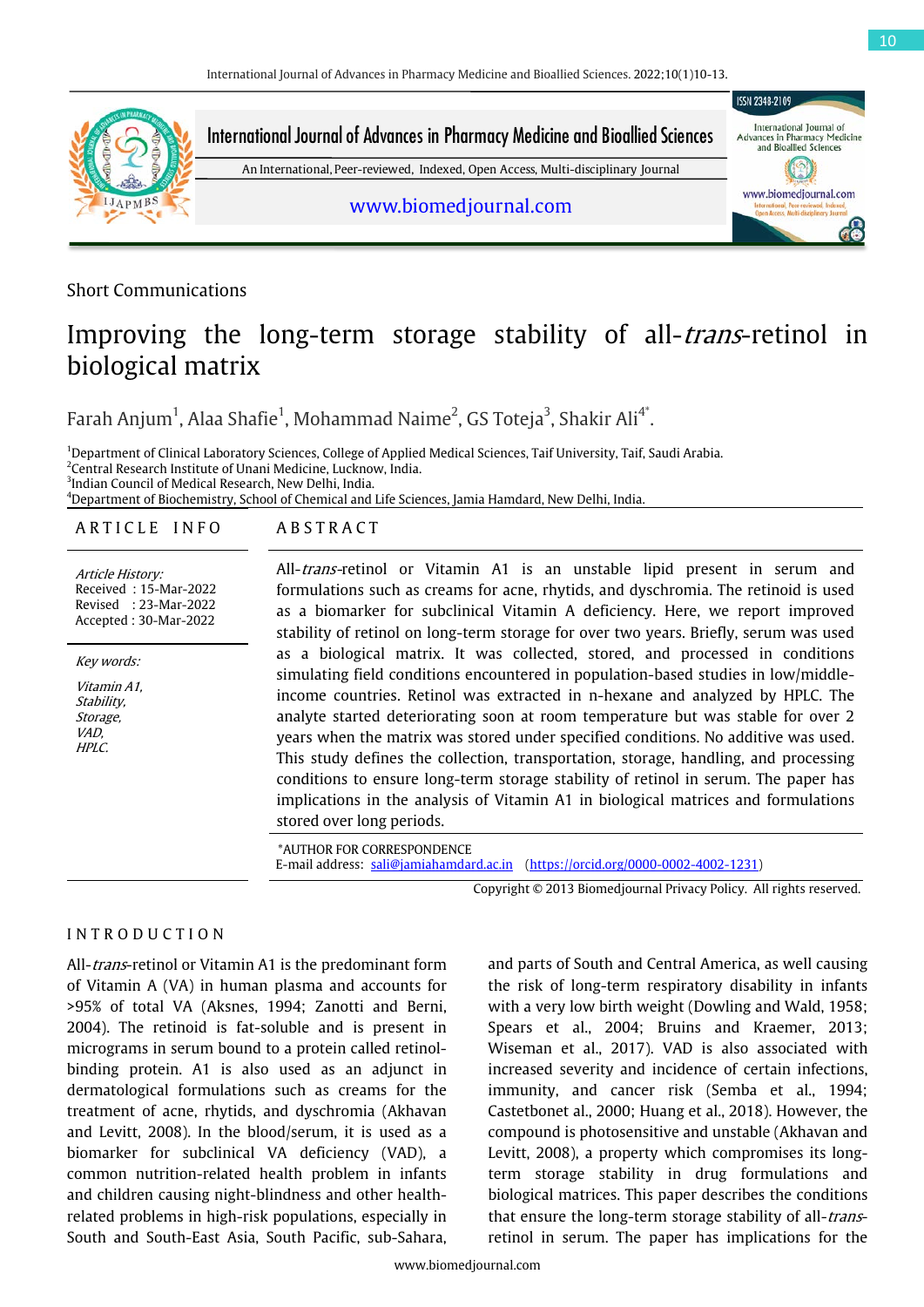analysis of retinol in biological matrices and formulations stored over long periods.

#### M A T E R I A L S A N D M E T H O D S

Retinol was measured by HPLC (Shimadzu, LC-10ATvp) equipped with a binary gradient and a multiple wavelength detector (SPD-10Avp) and C-18 column (Table 1). System was operated by SPINCHROM. Briefly, 100 µl serum was transferred to a 5-ml conical glass centrifuge tube and mixed with 100 µl internal standard (retinyl acetate in absolute ethanol) for 15 seconds (exact) and placed on ice for 5 minutes. Thereafter, 1 ml  $n$ -hexane was added and vortexed for exactly 1 minute. The mixture was centrifuged at 1,200-1,500 rpm for 5 minutes  $(25^{\circ}C)$  and the upper clear hexane layer was drawn in another conical tube (5-ml). Hexane was evaporated under a gentle stream of Grade I  $N_2$  gas. Finally, 100  $\mu$ l methanol was added to the tube, contents were mixed (minimum 15 seconds) and a 20 µl aliquot was injected into the HPLC loop. All quality assurance exercises were completed as per the procedures. Purity of reagents, system suitability, selectivity, linearity, accuracy, and precision were checked as per the standard protocols. Conditions for the storage stability exercises are defined in Table 2. These conditions were employed in one of our population-based studies where the samples were collected and processed similarly. Freeze-thaw (FT) and bench-top stability exercises were also performed (Naime et al., 2011). Briefly low  $(10 \mu g/d)$  and high  $(50 \mu g/d)$ µg/dl) retinol concentrations were used (Table 3). For all practical purposes, retinol was analyzed in triplicate within 2-h after thawing.

#### R E S U L T S

Retinol stored at room temperature started deteriorating a month after storage in dark. Deterioration was 50% by day 75 and the analyte was almost undetectable (3.78 µg/dl) after a year of storage when compared with the control  $(43.51 \pm 0.17 \text{ µg/dl})$ preserved in a deep freezer at -20° C. Storage at 4 °C did not cause deterioration by day 75 and the sample was stable for a year (Fig. 1). At -20° C, values were identical when compared with the fresh control (43.35  $\pm$ 0.91 *vs* 43.51  $\pm$  0.17  $\mu$ g/dl). In conditions simulating field conditions, no significant variation was recorded vs control. Samples were stable for over 2 years under specified conditions (Fig. 1, Table 2). No additive was used in any of the samples. The analyte was stable after 2 FT cycles (Table 3). Stability in FT cycle 1 was b/w 97.17 and 103.6%, and in FT cycle 2, it was between 98.8 and 105.83%. Benchtop stability studies for 6 hours showed that the samples were stable on the bench during processing.

Table 1. High Performance Liquid Chromatography: Column specifications and mobile phase.

| Column       | : $\alpha$ Bond <sup>™</sup> C18 column, 125A 10µm,<br>300 x 3.9mm |
|--------------|--------------------------------------------------------------------|
| Mobile phase | : Methanol/HPLC water (95/5)                                       |
| Flow rate    | $: 1.2$ ml/min                                                     |
| Pressure     | : 120-145 Kgf/cm <sup>2</sup>                                      |
| Detector     | : UV-Visible                                                       |
| Wavelength   | $:326$ nm                                                          |

C-18 column protected by a guard column was used. The column was washed using HPLC grade methanol. Analyte was extracted from the matrix/ serum in n-hexane and 20 <sup>µ</sup>l of the aliquot was injected into HPLC loop using a Hamilton microliter syringe. Pure crystalline all-transretinol and all-trans-retinyl acetate (Sigma Chem. Co., St. Louis, MO, USA) were used as standard. Retention time for retinol was 5.78 minutes and for the internal standard retinyl acetate, it was 8.55 minutes. Pooled fresh serum from healthy human volunteers was obtained from Rotary Blood Bank.

Table 2. Serum retinol concentration in specified matrix storage and handling conditions.

| Time of                      | Retinol, µg/dl   |                  |
|------------------------------|------------------|------------------|
| analysis                     | Handling &       | Fresh pool       |
|                              | storage          | serum analyzed   |
|                              | conditions       | before and after |
|                              | simulating the   | the storage in   |
|                              | field conditions | deep freezer     |
| Fresh serum $\downarrow$     | $43.51 \pm 0.17$ | $43.51 \pm 0.17$ |
| 08 h in ice $\downarrow$     | $43.29 \pm 0.17$ |                  |
| 30 Days in                   | $43.31 \pm 0.35$ |                  |
| liquid nitrogen $\downarrow$ |                  |                  |
| 01 Day in gel                | $43.80 \pm 0.52$ |                  |
| packs $\downarrow$           |                  |                  |
| 05 Days in                   | $43.75 \pm 0.14$ |                  |
| deep-freezer ↓               |                  |                  |
| 20 Days in                   | $43.52 \pm 0.19$ |                  |
| deep-freezer $\downarrow$    |                  |                  |
| 47 Days in                   | $43.27 \pm 0.53$ |                  |
| deep-freezer $\downarrow$    |                  |                  |
| 287 Days in                  | $43.18 \pm 0.73$ |                  |
| deep-freezer $\downarrow$    |                  |                  |
| 329 Days in                  | $43.27 \pm 0.52$ |                  |
| deep-freezer $\downarrow$    |                  |                  |
| 363 Days in                  | $43.57 \pm 0.59$ |                  |
| deep-freezer $\downarrow$    |                  |                  |
| 750 Days in                  | $43.40 \pm 0.91$ | $43.40 \pm 0.91$ |
| deep-freezer $\rightarrow$   |                  |                  |

Each value represents average of measurements in triplicate ( $\mu$ g/dl, Mean  $\pm$  SD). Samples were spiked with internal standard in the concentration range of 20-30 <sup>µ</sup>g/dl. Fresh serum obtained from the pool of serum intended to be stored in different conditions was analyzed and used as control. Conditions simulating field conditions included preparation of the serum at room temperature, followed by 8 h on ice, 30 days in liquid nitrogen  $(-196 \degree C)$ ,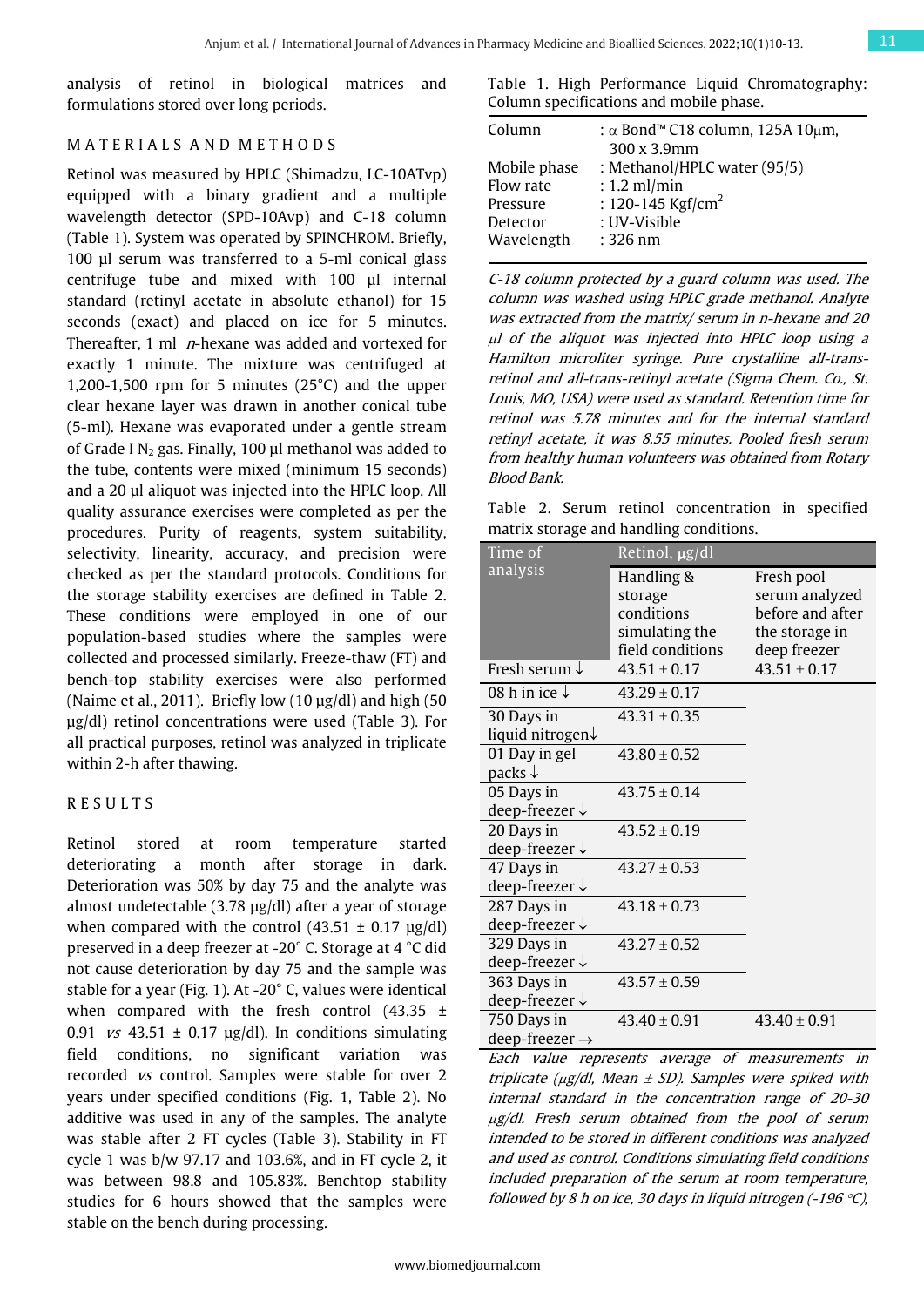one day in gel pack  $(3-4 \degree C)$  and 24 months in deepfreezer.

Table 3. Stability of retinol after two freeze-thaw (FT) cycles at 10 (low) and 50 (high) µg/dl dose levels under the specified conditions.

| Retinol Fresh |                  | FT cycle I       | FT cycle II      |
|---------------|------------------|------------------|------------------|
| 10            | $10.29 + 0.51$   | $10.66 \pm 0.49$ | $10.89 \pm 0.12$ |
| 50            | $44.95 \pm 0.81$ | $43.68 \pm 2.94$ | $44.41 \pm 3.04$ |

Each value represents average of five measurements ( $\mu$ g/dl, Mean  $\pm$  SD). The samples were frozen at 0 °C for 24 h followed by an unassisted thaw at room temperature. Retinol was analyzed within 2-h of thaw.



Figure 1. Serum retinol levels in samples stored at room temperature, 4 °C and -20 °C for different duration of time. Each value  $(\mu g/dl)$  is a representative estimation in triplicate. Samples were spiked with the internal standard, retinyl acetate in the concentration range of 20-30 µg/dl.

## D I S C U S S I O N

This study defines the conditions to ensure the stability of all-trans-retinol in serum on long-term storage. The collection, storage, and handling conditions included the conditions defined in Table 2. These conditions were employed in one of our population-based studies where the samples were collected and processed similarly. Liquid nitrogen was used for transportation of serum collected from the field due to a lack of cold chain in low/middle-income countries. The samples were kept in ice/gel packs for at least one day and then transferred to a deep freezer before analysis on days 0, 15, 30, 75, 330, 360, 390, and 750 or 25 months. No change in serum retinol was recorded in samples stored under specified conditions  $vs$  control (Table 2). Earlier, long-term matrix/serum storage has been reported to cause a loss of retinol on storage at -20 °C (Driskell et al., 1985). Our results showed no loss of activity for over 2 years. This can be attributed to the specified handling conditions and sample preparation/extraction method. Contrary to this study, where ethanol was used for extraction (and retinol began to degrade in the

extraction step soon after the addition), we used  $n$ hexane. FT cycles (2 Cycles) and the bench-top stability exercises further suggested the analyte stability in our method. Bench-top stability demonstrates the stability of an analyte for the period the sample is usually exposed at room temperature during analysis. The bench-top studies for 6 h suggested that both retinol and retinyl acetate were intact. In a nutshell, handling and storage conditions defined in this study are crucial for maintaining the stability of all-*trans*-retinol over long periods. Other methods such as the Dried Blood Spot (DBS) method have been developed to facilitate collection and measurement from the field (Craft et al., 2000). However, the use of serum as the matrix for retinol estimation by HPLC is a foolproof method showing consistency in results. DBS method is suggested with caution until the conditions under which the sample is collected, handled, and stored are properly defined.

## C O N C L U S I O N S

Standardization of storage conditions for retinol in biological matrices, drugs, and cosmetic formulations is important to ensure long-term stability. This study defines the protocols for handling and storage of serum for the analysis of retinol in conditions simulating the field conditions, especially in low/middle-income countries where a cold chain is usually missing. In the conditions defined in this study, the sample collected for the estimation of retinol was stable under specified conditions for over 2 years. No additive was used in this study.

CONFLICT OF INTERESTS

None declared.

A C K N O W L E D G E M E N T S

MN, GST and SA acknowledge ICMR.

R E F E R E N C E S

Akhavan A, Levitt J. Assessing retinol stability in a hydroquinone 4%/retinol 0.3% cream in the presence of antioxidants and sunscreen under simulated-use conditions: a pilot study. Clinical Therapeutics. 2008;30:543-547.

Aksnes L. Simultaneous determination of retinol, alphatocopherol, and 25-hydroxyvitamin D in human serum by high-performance liquid chromatography. Journal of Pediatric Gastroenterology and Nutrition. 1994;18:339- 343.